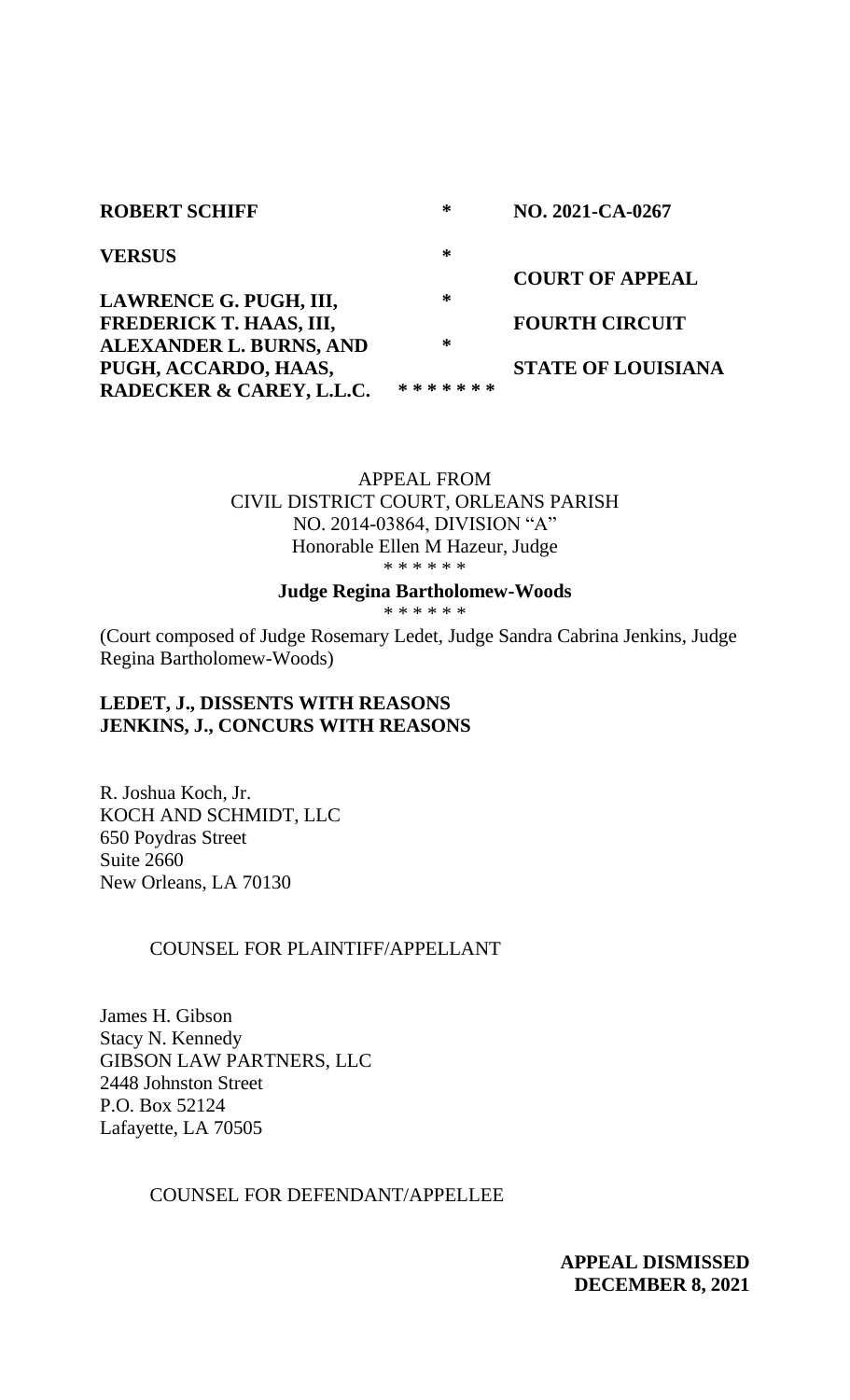#### *RBW*

In this legal malpractice case, Plaintiff-Appellant, Robert Schiff ("Mr. Schiff"), appeals the trial court's judgment granting the motion for summary judgment filed by Defendants-Appellees—Frederick T. Haas, III, and the law firm of Pugh, Accardo, Haas, Radecker & Carey, LLC (collectively "Appellees")—and dismissing Mr. Schiff's claims against them. For the reasons that follow, we dismiss the appeal as untimely.

#### *FACTUAL AND PROCEDURAL BACKGROUND*

This legal malpractice suit arises from Appellees' representation of Mr. Schiff in a contract suit filed by Lidia Pollard ("Ms. Pollard"). In 2007, Mr. Schiff and Ms. Pollard entered a partnership to purchase, renovate, and resell houses in New Orleans following Hurricane Katrina. The parties agreed that Mr. Schiff would fund the purchase and renovation of the properties while Ms. Pollard would locate suitable properties and oversee and assist in their renovations. Mr. Schiff and Ms. Pollard agreed to split equally all profits from reselling the houses.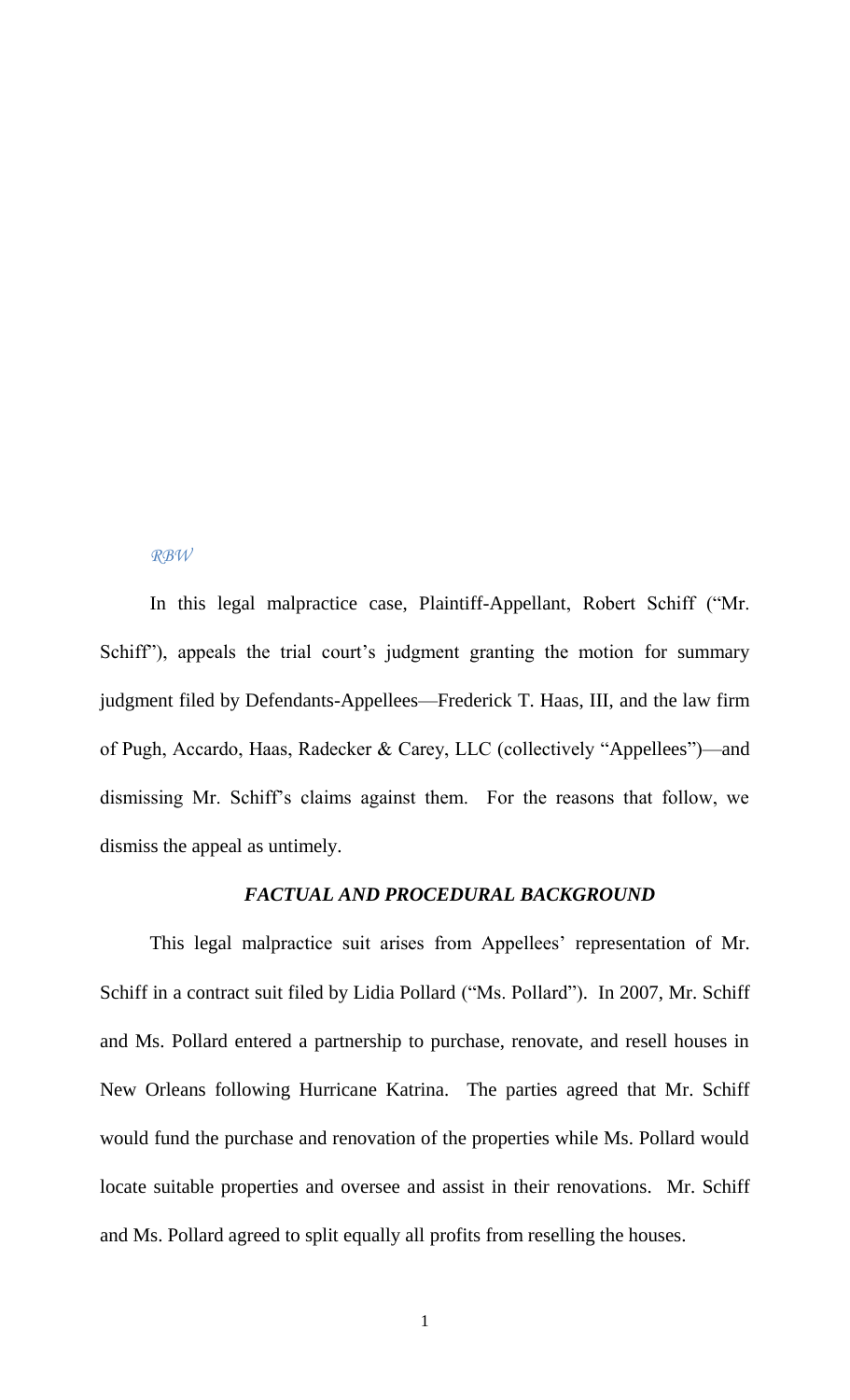Eventually, the business relationship soured, and Ms. Pollard filed a lawsuit against Mr. Schiff ("the *Pollard* suit"). Ms. Pollard claimed, among other things, that Mr. Schiff failed to reimburse her for expenses she incurred in renovating the properties and failed to remit profits owed to Ms. Pollard from sales of the renovated properties. Mr. Schiff contended throughout the *Pollard* suit that the parties' business did not realize any profits, due to expenses he incurred in the renovation and resale of the houses. He also filed a reconventional demand seeking recovery of money Ms. Pollard allegedly owed him.

The *Pollard* suit proceeded to a bench trial; and the trial court rendered judgment in Ms. Pollard's favor, awarding her \$685,176.52. On appeal, this Court amended the underlying judgment to \$684,824.73 and affirmed as amended. *Pollard v. Schiff*, 13-1682 (La. App. 4 Cir. 2/4/15), 161 So.3d 48.

In 2014, Mr. Schiff filed this malpractice suit against Appellees, claiming that their negligent representation at trial in the *Pollard* suit was the direct cause of the judgment against him. As the malpractice suit proceeded, Mr. Schiff, through his retained expert witness, Attorney Dane Ciolino, identified specific acts of alleged negligence committed by Appellees at trial which, Mr. Schiff argued, caused the unfavorable outcome against him.

Among these alleged negligent acts was Appellees' failure to investigate whether Ms. Pollard was a licensed contractor and to raise the issue of her licensure at trial. Mr. Schiff claimed that Ms. Pollard was not a licensed contractor, even though she was acting as a contractor in her partnership with him,

2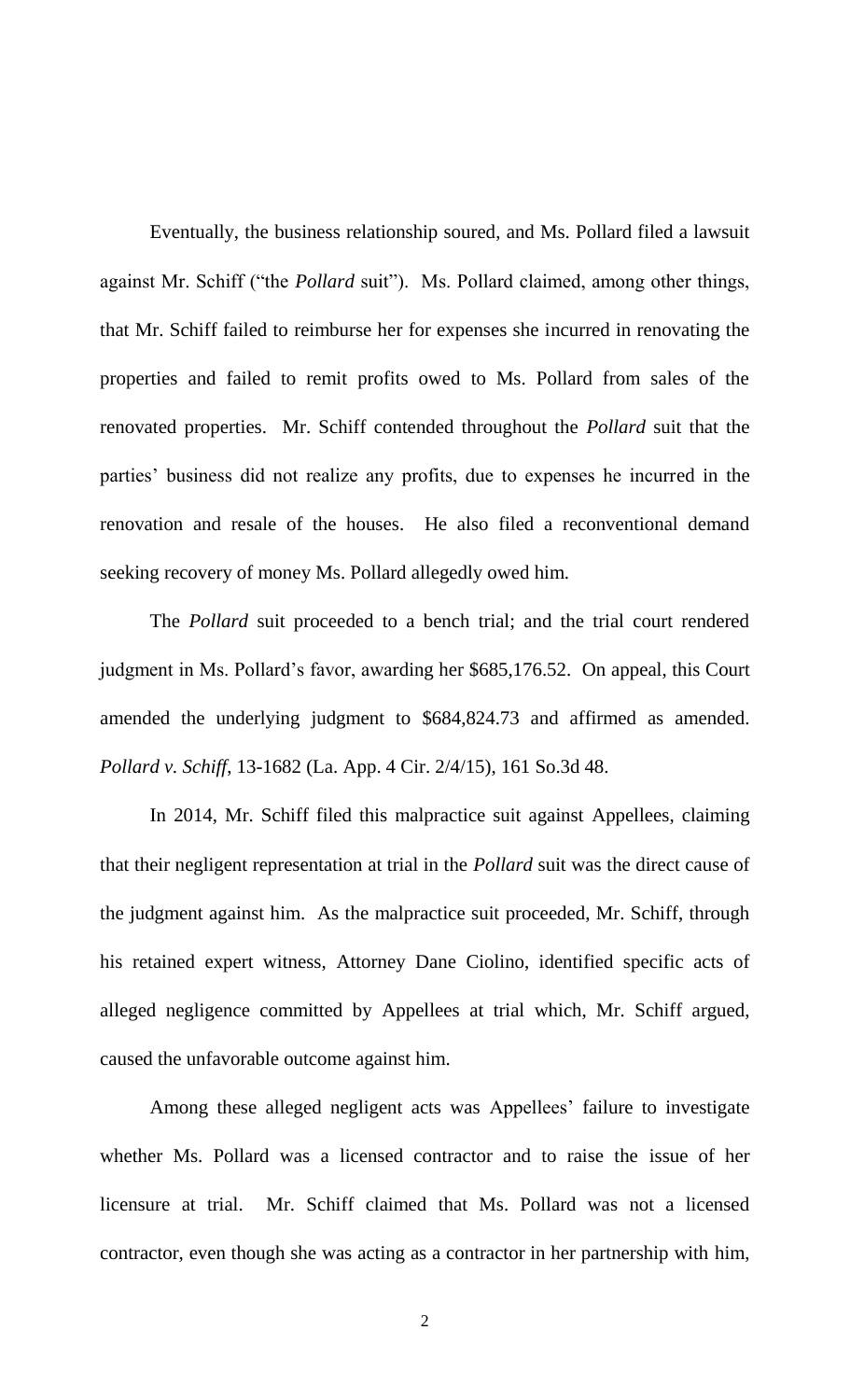and that, pursuant to La. R.S.  $37:2160$ , she was prohibited from recovering under the contract. Mr. Schiff alleged that Appellees were aware of this potential defense but failed to investigate the issue or raise it at trial.

Ultimately, Appellees moved for summary judgment, arguing that Mr. Schiff could not establish that any of the alleged breaches identified by Attorney Ciolino's report caused the adverse judgment against him in the *Pollard* suit. Appellees maintained that Mr. Schiff required expert testimony to prove causation, but his expert witness, Attorney Ciolino, declined to offer any opinions on causation.<sup>2</sup> Rather, Appellees countered, the outcome in the *Pollard* suit would have been the same even if they had not committed the alleged breaches. In support, the defendants relied on the report and deposition of their own expert witness, Attorney Wayne Lee, who opined that the trial court in the *Pollard* suit would have entered the unfavorable judgment against Mr. Schiff regardless of the alleged malpractice.

In opposition, Mr. Schiff argued that he did not need expert testimony to establish causation. Mr. Schiff contended that he needed only to establish a causal connection between the alleged negligence and the unfavorable outcome of the litigation, which could be proven by lay testimony. Mr. Schiff further addressed

 $\overline{a}$ 

 $<sup>1</sup>$  La. R.S. 37:2160 provides, in pertinent part:</sup>

A. (1) It shall be unlawful for any person to engage or to continue in this state in the business of contracting, or to act as a contractor as defined in this Chapter, unless he holds an active license as a contractor under the provisions of this Chapter.

 $2$  In his deposition testimony, attached to Mr. Schiff's opposition memorandum, Attorney Ciolino explained that he would not offer expert opinions on causation, because his opinions would be speculative, and questions on causation and damages should be left to the jury.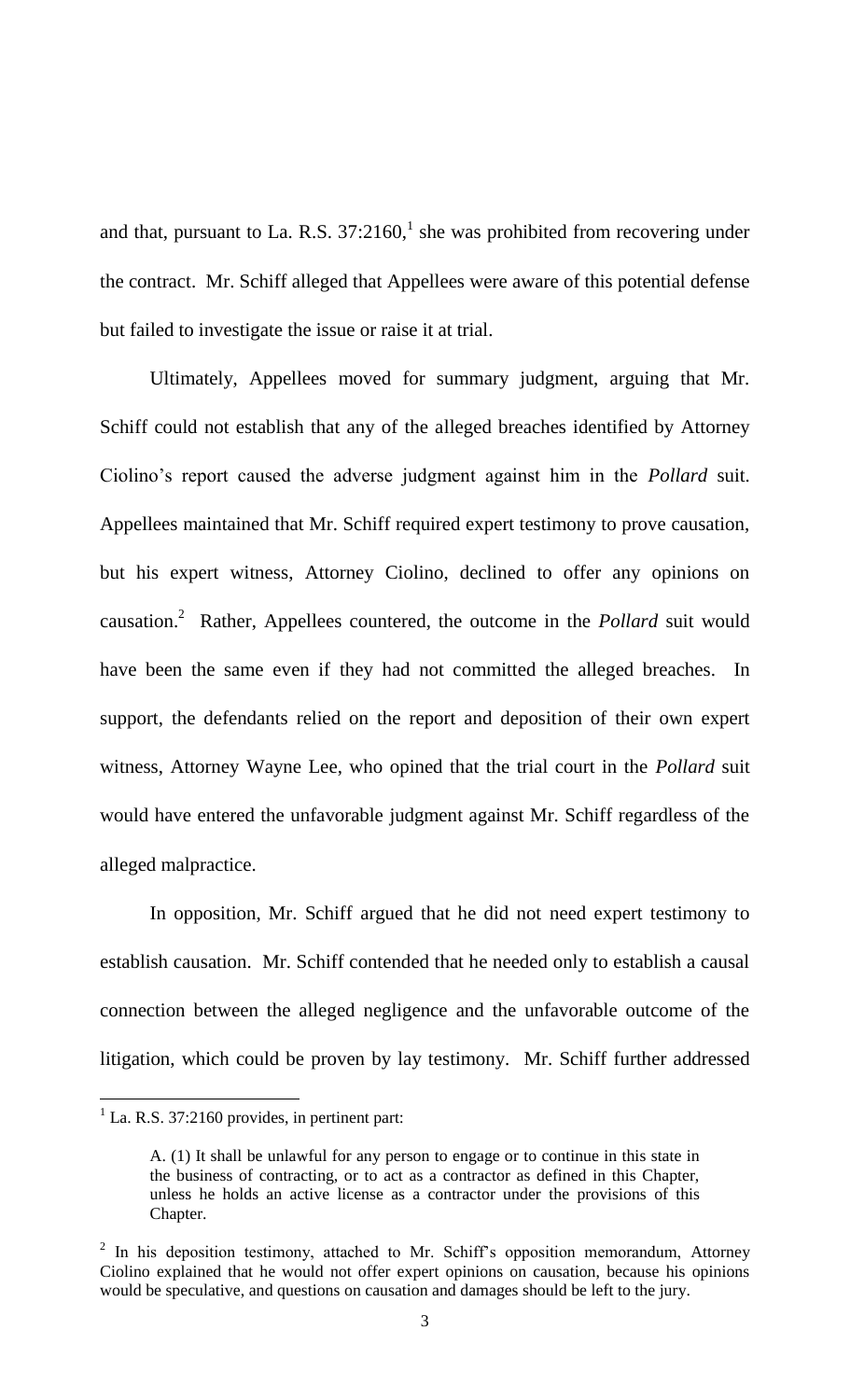each instance of negligence identified by Attorney Ciolino's report and offered his theories as to how each alleged breach caused the adverse judgment against him in the *Pollard* suit.

At the hearing, the trial court granted Appellees' summary judgment motion. While the trial court disagreed with Appellees' argument that Mr. Schiff needed expert testimony to establish causation; it found Mr. Schiff's opposition memorandum insufficient to defeat the summary judgment motion. It reasoned that while Mr. Schiff had offered theories to support his burden on causation and had cited to deposition testimony which purported to support his theories, he failed to attach the portions of the deposition transcripts cited within his memorandum.

After the trial court granted Appellees' motion, Mr. Schiff filed a motion for summary judgment, which the trial court denied. Mr. Schiff's appeal followed.

# *TIMELINESS OF APPEAL*

While Mr. Schiff appeals the trial court's granting of summary judgment, we must first address a procedural issue in this matter, notably whether Mr. Schiff's motion for new trial, and consequently, his motion for appeal, were filed timely. Absent a timely motion for appeal, this court lacks jurisdiction over the appeal. *Sens v. Plaisance*, 20-0382, p. 2 (La. App. 4 Cir. 8/12/20), 2020 WL 4692882 (*unpub*.), *writ denied*, 20-01014 (La. 8/19/20), 300 So.3d 877.

The delay for applying for a new trial is seven (7) days, exclusive of legal holidays, commencing on the day after the clerk mails the notice of judgment required by La. C.C.P. art. 1913. La. C.C.P. art. 1974. A devolutive appeal may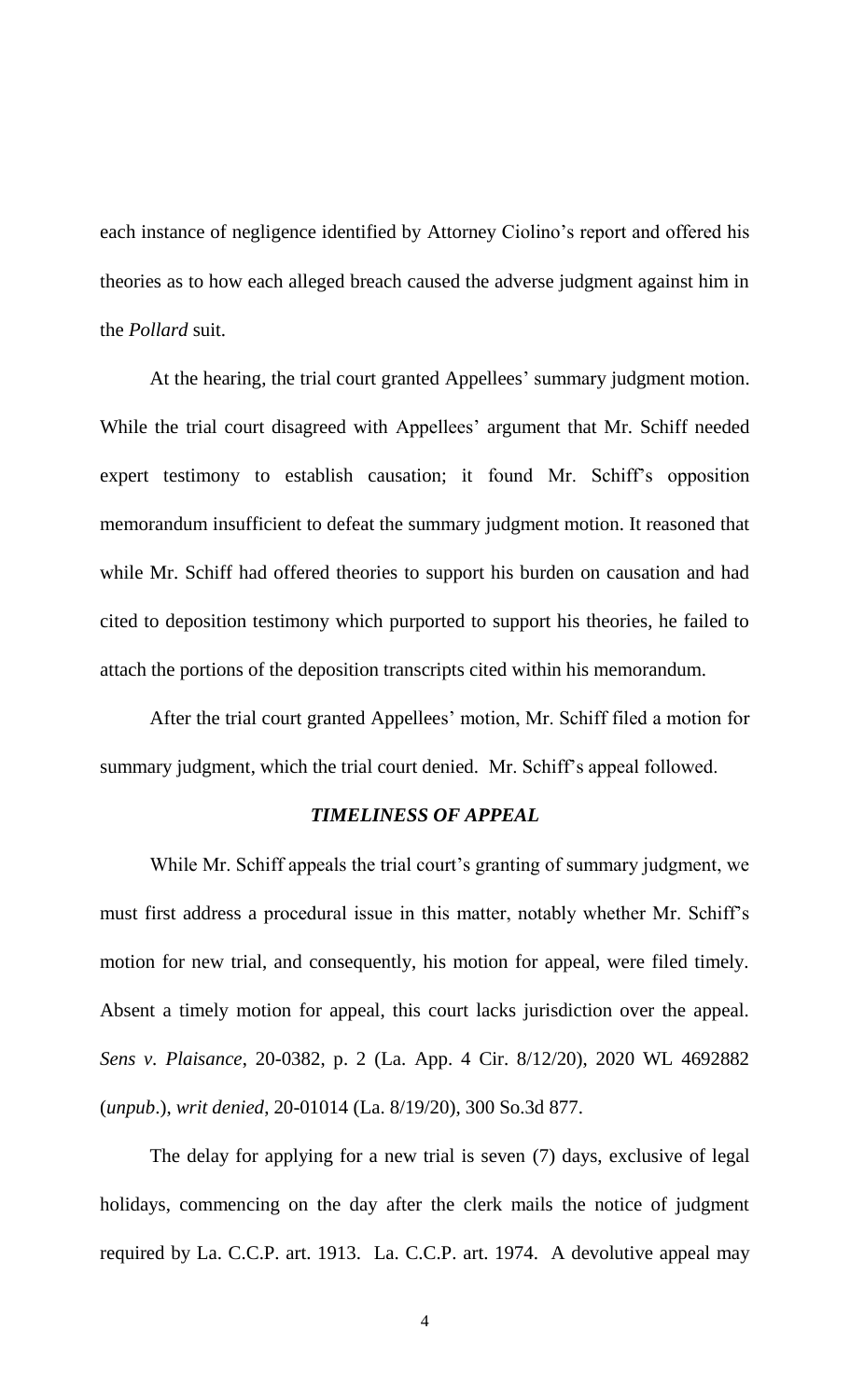only be taken within sixty (60) days of either (1) the expiration of the delay for applying for a new trial if no application has been filed timely; or (2) the date of the mailing of notice of the court's refusal to grant a timely application for a new trial. La. C.C.P. art. 2087(A). An untimely motion for new trial does not interrupt the delays for timely taking an appeal. *See First Nat. Bank of Com. v. Boydell*, 03- 0613, p. 3 (La. App. 4 Cir. 9/24/03), 857 So.2d 1115, 1117.

The trial court's judgment granting Appellees' summary judgment motion was signed on November 25, 2020. Mr. Schiff did not file his motion for new trial until December 11, 2020—more than seven (7) days after the November 25, 2020 judgment was signed—and did not file his motion for appeal until March 9, 2021. If the November 25, 2020 notice of signing of judgment was mailed on that same date, Mr. Schiff's motion for new trial, and consequently his motion for appeal, would be untimely.

Accordingly, on May 11, 2021, we ordered Mr. Schiff show cause why his appeal should not be dismissed as untimely. Mr. Schiff submitted a brief on the timeliness of his appeal in which he argues that the record contains no certificate, signed by the clerk of court, showing the date the notice of signing of judgment was mailed, as required by La. C.C.P. art. 1913(D). Rather, Mr. Schiff contends the November 25, 2020 notice of signing of judgment was signed by the trial court's law clerk and is silent as to when the notice itself was mailed. Mr. Schiff also contends that the notice of signing of judgment was not received by counsel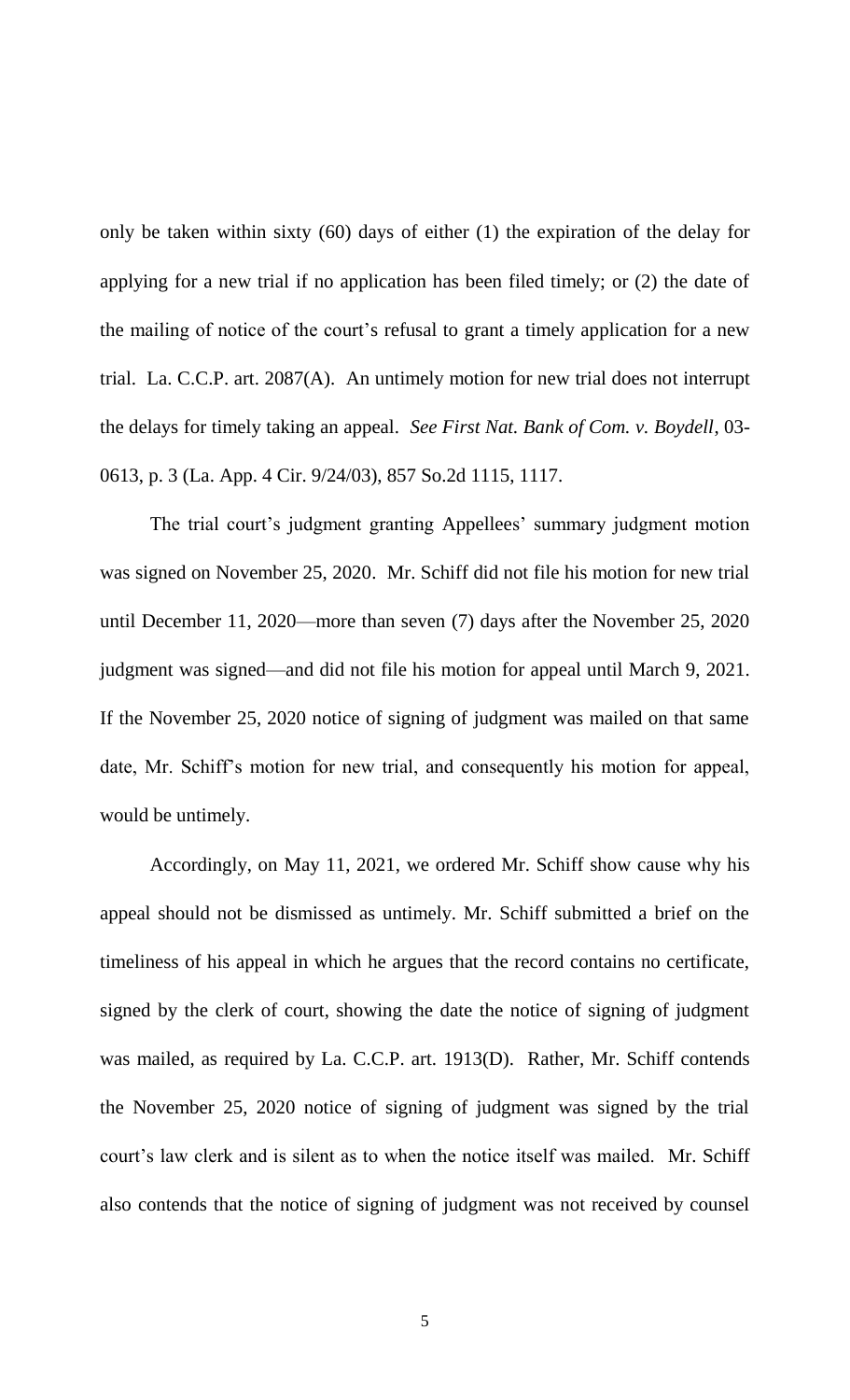for either Mr. Schiff or Appellees until December 9, 2020,<sup>3</sup> and Mr. Schiff filed his motion for new trial two (2) days later. In the absence of a certificate of mailing of the notice of judgment, signed by the clerk of court, Mr. Schiff argues that the issue of timeliness must be resolved in favor of his right to appeal.

La. C.C.P. art. 1913 provides in pertinent part:

- A. Except as otherwise provided by law, notice of the signing of a final judgment, including a partial final judgment under Article 1915, is required in all contested cases, and shall be mailed by the clerk of court to the counsel of record for each party, and to each party not represented by counsel.
	- \* \* \*

l

D. The clerk shall file a certificate in the record showing the date on which, and the counsel and parties to whom, notice of signing of judgment was mailed.

The jurisprudence interpreting the certification requirement of La. C.C.P. art. 1913, was discussed by this Court in *Argence L.L.C. v. Box Opportunities, Inc.*, 07-0765, p. 5-6 (La. App. 4 Cir. 3/13/08), 980 So.2d 786, 789-90. This Court noted that there are two lines of interpretation, one favoring the right of appeal in cases where it is not clear that the mandatory requirements of La. C.C.P. art. 1913 have been met, and the other finding appeals untimely based on the presence in the record of a notice of judgment and a copy of the judgment mailed to the parties but without a certification of the date of mailing. *Compare Roy Fink, Inc. v. State, D.O.T.D.*, 464 So.2d 1064 (La. App. 1st Cir. 1985) (finding that the presence in the record of a dated letter is insufficient to serve as the certificate showing the date of

<sup>&</sup>lt;sup>3</sup> Counsel for Mr. Schiff pointed to Appellee-counsel's representation in a trial court pleading that he received the notice of judgment on December 9, 2020. Appellees have not disputed this timeline and did not address the timeliness of Mr. Schiff's appeal in their brief.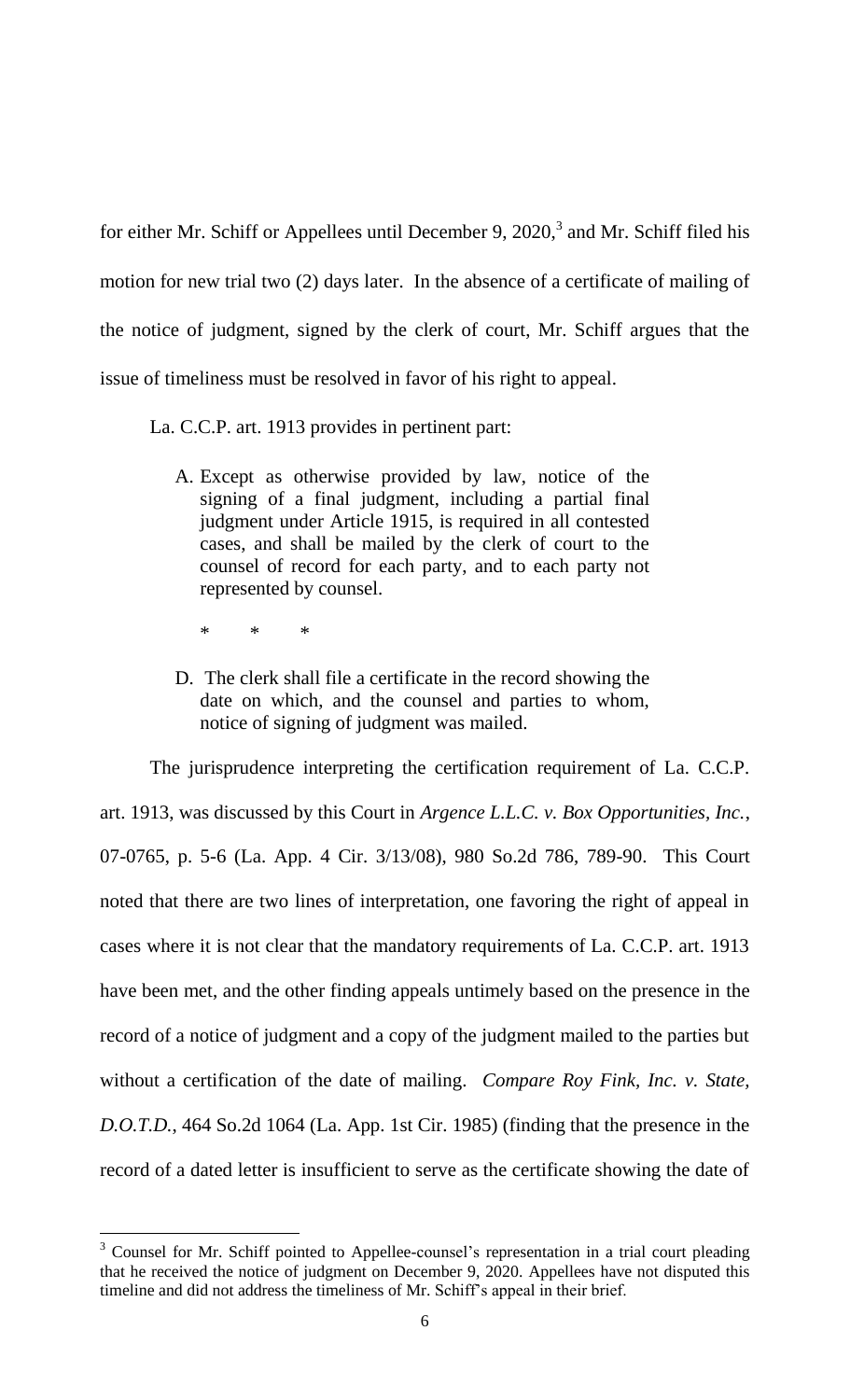mailing), *and Trailwood Forest-Calcasieu, Ltd. v. Coursey*, 372 So.2d 615 (La. App. 3rd Cir. 1979) (finding that a signed, dated letter from the Clerk's office to the parties notifying them of the judgment fulfilled the requirements of La. C.C.P. art. 1913).

In *Argence*, this Court was addressing a motion to dismiss the appeal based on an untimely filed motion for new trial. In that case, the trial court entered a default judgment against defendants on July 19, 2005. The record contained an original judgment with "a handwritten notation on the reverse [side]" indicating that the judgment was mailed on July 19, 2005; the record also contained an envelope showing that a copy of the judgment was mailed by the Clerk of Court on July 25, 2005. The Court then found that, "[a]bsent the mandatory 1913 D certificate, there is reasonable doubt as to the date on which the judgment was mailed," and, favoring the right of the party to be heard and to appeal, the Court resolved the doubt as to the date of mailing in favor of the appellant. *Argence*, 07- 0765, p. 6, 980 So.2d at 790.

In *Argence*, there was no certificate of notice of signing of judgment, but there was evidence in the record that the actual date of mailing was shown on the envelope in which the judgment was mailed. We find the facts in this case is more analogous to *Beagle v. Beagle*, 95-168 (La. App. 3 Cir. 5/31/95), 657 So.2d 422. Addressing the timeliness of that appeal, the Third Circuit noted that the record reflected the notice of judgment was mailed on October 19, 1994, and a certificate of mailing was filed in the record. Based upon that date of mailing of notice, the last day for filing the appeal would have been November 28, 1994. The appeal was filed on November 29, 1994. In arguing for the timeliness of the appeal, appellants' counsel submitted affidavits that the notice of judgment was not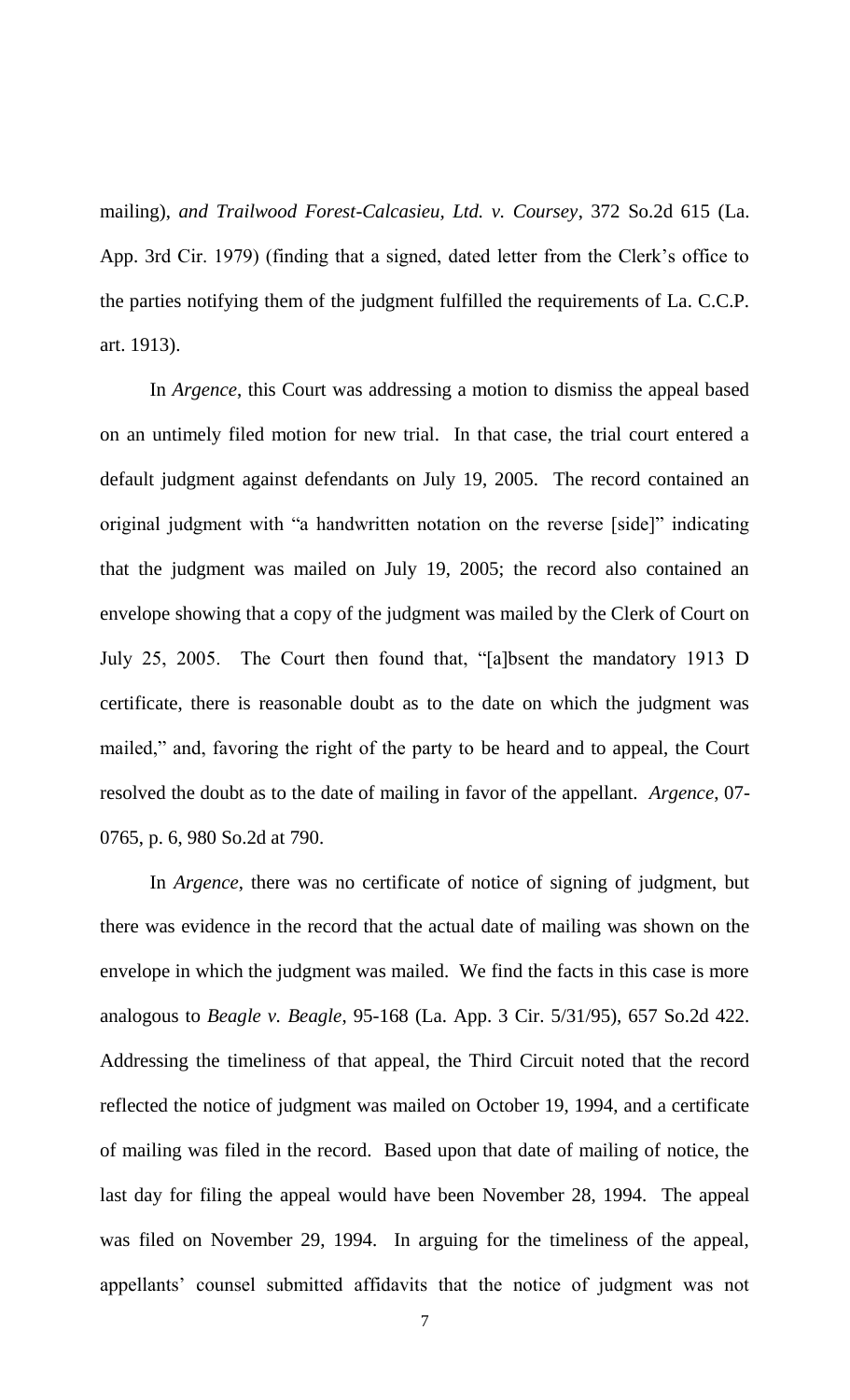received until November 21, 1994. In its consideration of the record and affidavits, the Third Circuit stated:

> It is imperative to recognize that although the affidavits of counsel and his secretary state that the notice was *not received*, there is no assertion that it was *not mailed* nor that it was not mailed to the correct address. There is no evidence to contradict the certificate of mailing. … We are aware of no authority for extending an appeal date based upon an affidavit that counsel failed to receive notice of judgment where the record contains the certificate of mailing required by Article 1913.

*Beagle*, 95-168, p. 4, 657 So.2d at 423. Consequently, the Third Circuit dismissed the appeal as untimely.

In the present matter, the trial court ruled in open court on November 6, 2020, granting Appellees' motion for summary judgment and dismissing Mr. Schiff's claims against them. $4$  The trial court signed its judgment on November 25, 2020. The record includes a certificate of notice of signing of judgment to all parties that indicates the mailing date as November 25, 2020, with a signature of the law clerk rather than the minute clerk.<sup>5</sup> Mr. Schiff's counsel attests in an affidavit that he did not receive the notice of signing of judgment until December 9, 2020, by which time the seven-day delay for filing a motion for new trial had already expired. As in the case of *Beagle*, Mr. Schiff acknowledges that the notice was mailed and received, and he presents no evidence that the notice was not mailed by the Clerk of Court or to contradict the date of mailing on the certificate filed in the record. Mr. Schiff argues only that the signature of the law clerk rather

l

 $4$  Although the delay for applying for a new trial does not commence until the day after the notice of judgment has been mailed in accordance with Article 1913, or served by the sheriff, there is no rule prohibiting a party from filing a motion for new trial from a judgment rendered in open court prior to receiving the signed judgment. *See* La. C.C.P. art. 1974. 5 Two dates appear on the certificate of notice of signing of judgment, one indicating the date on

which the judgment was signed and, below it, a second indicating the date of mailing. In this case, the judgment was signed and mailed on the same date, November 25, 2020.